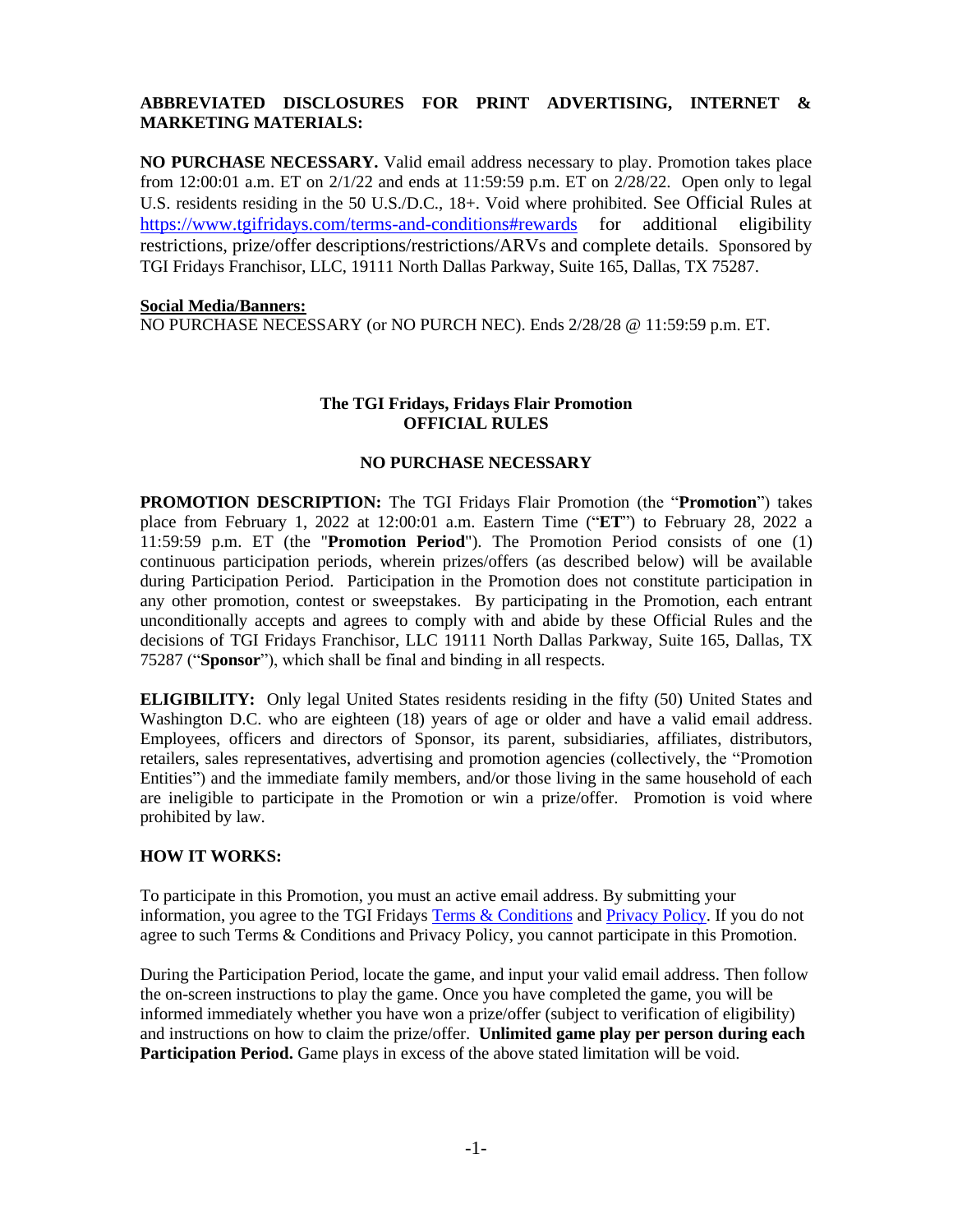Except as contemplated in these Official Rules, personal information collected in connection with this Promotion will be used in accordance with Sponsor's [Privacy Policy](https://www.tgifridays.com/privacy) available on the entry tablet.

Prize Winner Determination: One (1) computer generated winning time will be randomly generated for each Prize available in this Promotion. If you are the first participant to play the game at or after one of the randomly generated times, you will be a potential winner of the Prize indicated, subject to verification of eligibility. If you are a potential Prize winner, you will be provided with instructions on how to claim your Prize during your online session. If you receive a message that contains any message other than a winning message, you are not a Prize winner. Offers will be awarded based on number of entries.

The Promotion Entities shall not be responsible for incorrect or inaccurate entry information whether caused by Internet users or by any of the equipment or programming associated with or utilized in the Promotion or by any technical or human error which may occur in the processing of the entries in the Promotion. The Promotion Entities assume no responsibility or liability for any error, omission, interruption, deletion, theft or destruction, or unauthorized access to, or alteration of entries. NOTE: Participation must be by the participant and only as directed in these Official Rules. Participation by any other individual or any entity, and/or originating at any website or other platform, including but not limited to commercial promotion subscription notification and/or entering service sites, will be declared invalid and disqualified for this Promotion. The use of any device to automate the entry process is prohibited and will lead to disqualification.

In the event of a dispute over the identity of a potential winner, entry will be deemed completed by the authorized account holder of the email address associate with the Account provided during registration as long as such person is otherwise eligible in accordance with these Official Rules. "Authorized account holder" is defined as the natural person who is assigned to an email address by an Internet access provider, on-line service provider, wireless carrier, or other organization (e.g., business, educational institution, etc.) that is responsible for assigning email addresses for the domain associated with the submitted email address.

If due to technical, production or other errors, more prizes are claimed than intended, the intended prize will be awarded in a random drawing from all those submitting purportedly valid claims. No more than the number of prizes set forth in these Official Rules will be awarded. ALL POTENTIAL WINNING PLAYS ARE SUBJECT TO VERIFICATION BY SPONSOR, WHOSE DECISIONS ARE FINAL AND BINDING. A "SCREEN SHOT" IS NOT PROOF OR EVIDENCE OF A WINNING PLAY AND/OR PRIZE. A PARTICIPANT IS NOT A WINNER OF ANY PRIZE, EVEN IF THE PLATFORM SHOULD SO INDICATE, UNLESS AND UNTIL SAID PARTICIPANT'S ELIGIBILITY AND THE POTENTIAL WINNING PLAY HAVE BEEN VERIFIED AND SAID PARTICIPANT HAS BEEN NOTIFIED THAT VERIFICATION IS COMPLETE. SPONSOR WILL NOT ACCEPT SCREEN SHOTS OR OTHER EVIDENCE OF WINNING IN LIEU OF ITS VALIDATION PROCESS. ANY PLAY THAT OCCURS AFTER THE SYSTEM HAS FAILED FOR ANY REASON IS DEEMED A DEFECTIVE PLAY AND IS VOID AND WILL NOT BE HONORED. The submission of a prize/offer claim is solely the responsibility of the participant.

## **PRIZES/OFFERS:**

Prizes:

Two (2) \$100 Friday's Gift Card Prizes are available (one (1) per Participation Period).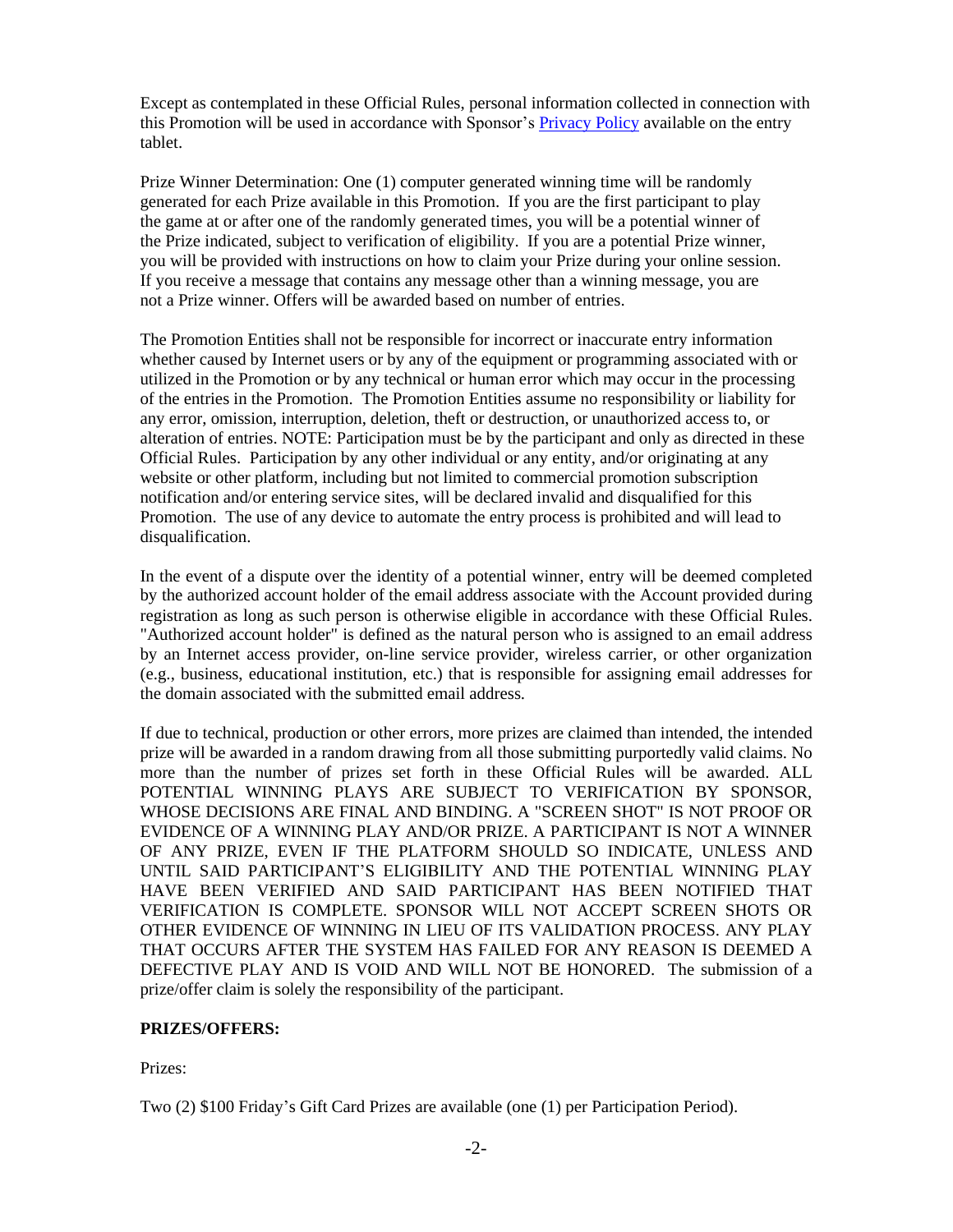Sixteen (16) \$50 Friday's Gift Card Prizes are available (one (1) per Participation Period).

Odds of winning a Prize depend on the total number of eligible plays and the time and date upon which they are entered. Gift cards are subject to separate terms and conditions imposed by issuer.

UNCLAIMED/UNREDEEMED PRIZES/OFFERS WILL NOT BE AWARDED. Limit one (1) prize/offer per person per Account per Participation Period. No cash alternative or prize/offer substitutions will be allowed, except Sponsor reserves the right to substitute prize(s)/offer(s) of comparable value if a prize/offer listed is unavailable for any reason.

Sponsor makes no warranties, and hereby disclaims any and all warranties, express or implied, concerning any prize/offer furnished by third parties in connection with the Sweepstakes. WITHOUT LIMITING THE GENERALITY OF THE FOREGOING, SUCH PRIZES/OFFERS ARE PROVIDED "AS IS" WITHOUT WARRANTY OF ANY KIND, EITHER EXPRESS OR IMPLIED, AND SPONSOR HEREBY DISCLAIMS ALL SUCH WARRANTIES, INCLUDING BUT NOT LIMITED TO, THE IMPLIED WARRANTIES OF MERCHANTABILITY, FITNESS FOR A PARTICULAR PURPOSE AND/OR NON-INFRINGEMENT.

**GENERAL PRIZE/OFFER CONDITIONS:** Winners shall be solely responsible for all federal, state, and/or local taxes, and the reporting consequences thereof, and for any other fees or costs associated with the applicable prize/offer. Any potential winner may be required to sign and return an Affidavit of Eligibility, a Liability Release, and (where imposing such condition is legal) a Publicity Release (collectively, "**Prize Claim Documents**"). If winner fails or refuses to sign and return all Prize Claim Documents within five (5) days of prize notification (or a shorter time if required by exigencies), winner may be disqualified and the prize in question will not be awarded.

**GENERAL:** Acceptance of a prize/offer constitutes prize/offer winner's permission for Sponsor and its designees to use prize/offer winner's name, photograph, likeness, voice, biographical information, statements and address (city and state) for advertising and/or publicity purposes worldwide and in all forms of media now known or hereafter developed, in perpetuity, without further compensation. Entrants agree that the Promotion Entities (A) shall not be responsible or liable for, and are hereby released from, any and all costs, injuries, losses or damages of any kind, including, without limitation, death and bodily injury, due in whole or in part, directly or indirectly, to participation in the Promotion or any Promotion-related activity, or from entrants' acceptance, receipt, possession and/or use or misuse of any prize/offer, and (B) have not made any warranty, representation or guarantee express or implied, in fact or in law, with respect to any prize/offer, including, without limitation, to such prize's/offer's quality or fitness for a particular purpose. Sponsor assumes no responsibility for any damage to an entrant's or any other person's computer system or wireless phone which is occasioned by participating in the Promotion, or for any computer system, phone line, hardware, software or program malfunctions, or other errors, failures, delayed computer transmissions or network connections that are human or technical in nature. Without limiting the generality of the foregoing, Sponsor is not responsible for incomplete, illegible, misdirected, misprinted, late, lost, damaged, stolen, or postage-due submissions or prize/offer notifications; or for lost, interrupted, inaccessible or unavailable networks, servers, satellites, Internet service providers, websites, or other connections; or for miscommunications, failed, jumbled, scrambled, delayed, or misdirected computer, telephone or cable transmissions; or for any technical malfunctions, failures, difficulties or other errors of any kind or nature; or for the incorrect or inaccurate capture of information, or the failure to capture any information. Sponsor reserves the right in its sole discretion to disqualify any individual who